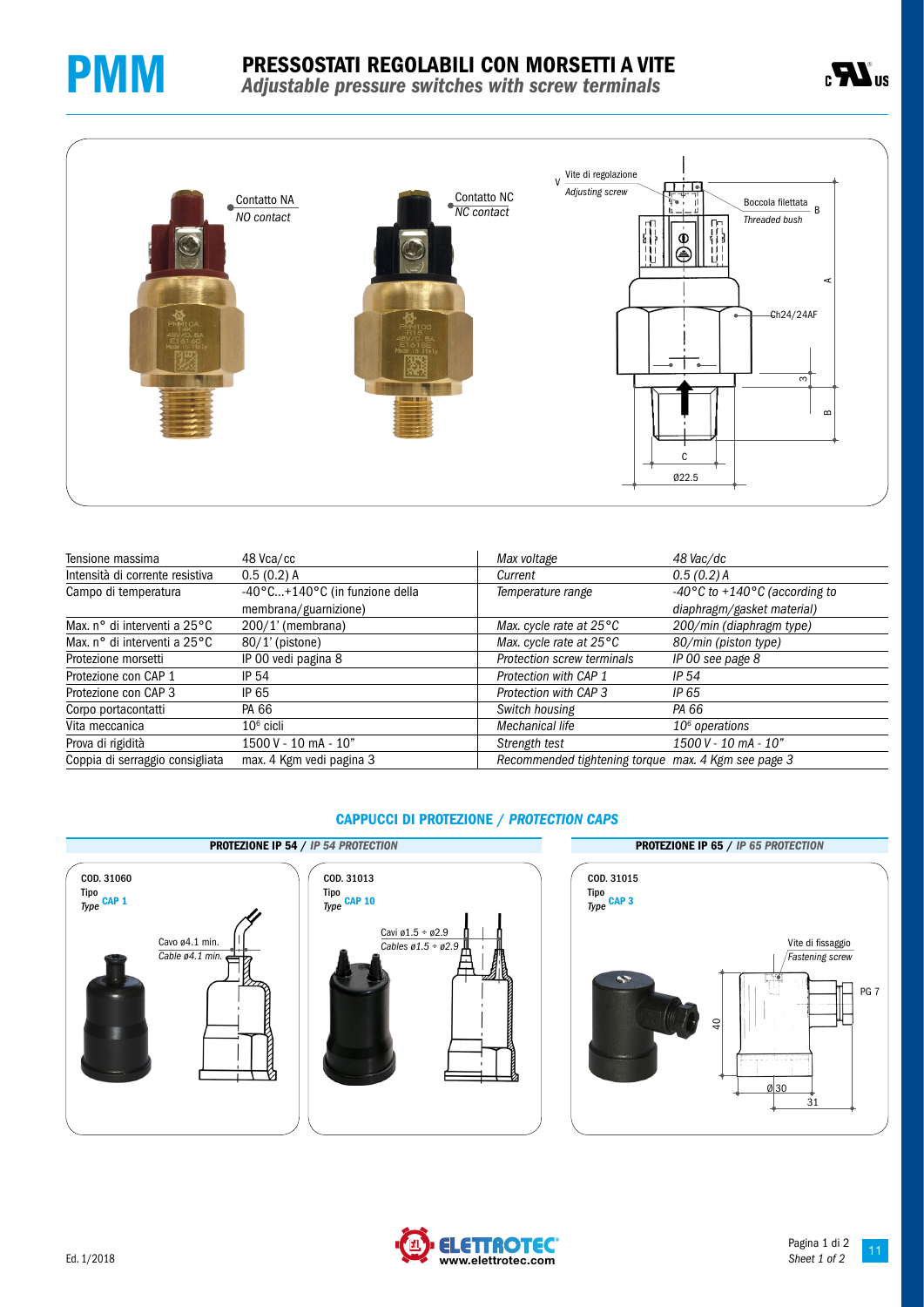



SIGLA DI ORDINAZIONE / *HOW TO ORDER* PMM 10 C W V 14K T5D Opzioni / *Options*

|                                                                  |       |  |  |                      |                                                                     |              |  |                 |                               |                               | SM - T - TD - G - SG - TG     |                  |
|------------------------------------------------------------------|-------|--|--|----------------------|---------------------------------------------------------------------|--------------|--|-----------------|-------------------------------|-------------------------------|-------------------------------|------------------|
| Tipo / <i>Model</i>                                              |       |  |  |                      |                                                                     |              |  |                 |                               |                               |                               |                  |
| <b>PMM</b>                                                       |       |  |  |                      |                                                                     | Corpo / Body |  |                 |                               | $^{\mu}$ $\cap$               | Filettatura / Thread          | $\mathrm{``B''}$ |
|                                                                  |       |  |  |                      |                                                                     | $B - F - W$  |  |                 |                               | 18K                           | G1/8 BSPT conica/taper        | 10               |
|                                                                  | RANGE |  |  |                      |                                                                     |              |  |                 |                               | 14K                           | G1/4 BSPT conica/taper        | 12               |
| $1 - 2 - 10 - 20 - 50 - 80 - 150 - 250 - 300$                    |       |  |  |                      |                                                                     |              |  |                 | 10K                           | M10x1 conica/taper            | 10                            |                  |
|                                                                  |       |  |  |                      |                                                                     |              |  |                 |                               | M12                           | M12x1,5 cilindrica/parallel   | 12               |
| Contatto (senza pressione) / Contact (without pressure)<br>A - C |       |  |  | Membrana / Diaphragm |                                                                     |              |  | R <sub>14</sub> | G1/4 BSPP cilindrica/parallel | 12                            |                               |                  |
|                                                                  |       |  |  |                      |                                                                     |              |  |                 | <b>R18</b>                    | G1/8 BSPP cilindrica/parallel | 12                            |                  |
|                                                                  |       |  |  |                      | vedi tabella membrana / guarnizione<br>see diaphragm / gasket table |              |  |                 |                               | 14NPT   1/4" NPT conica/taper | 12                            |                  |
|                                                                  |       |  |  |                      |                                                                     |              |  |                 |                               |                               | 18NPT   1/8" NPT conica/taper | 10               |

### SPIEGAZIONE DELLE SIGLE DI ORDINAZIONE / *ORDERING INFORMATION*

| PMM                             |                  | Pressostato con morsetto a vite         |                                                      | <b>PMM</b>                   | $\overline{P}$                      |  |  |  |  |
|---------------------------------|------------------|-----------------------------------------|------------------------------------------------------|------------------------------|-------------------------------------|--|--|--|--|
| Tipo di contatto                | A                | Contatto aperto (senza pressione)       |                                                      | Contact                      | А                                   |  |  |  |  |
|                                 | C                | Contatto chiuso (senza pressione)       |                                                      |                              | $\overline{c}$                      |  |  |  |  |
| Materiale corpo Ch24            | B                | Ottone                                  |                                                      | 24 AF body material          | $\underline{\underline{B}}$         |  |  |  |  |
| (vedi caratteristiche generali) | F                | Acciaio zincato                         |                                                      | (see general specifications) |                                     |  |  |  |  |
|                                 | W                | AISI 316 a richiesta su tutti i modelli |                                                      |                              |                                     |  |  |  |  |
| Membrana disponibile/           | N                | <b>NBR</b>                              | $(-5°C+60°C)$                                        | Available diaphragm/         |                                     |  |  |  |  |
| Guarnizione                     | V                | <b>FKM</b>                              | (-5°C+90°C)                                          | Gasket                       |                                     |  |  |  |  |
|                                 | S                | Silicone                                | (-30°C+120°C)                                        |                              | $rac{\overline{S}}{N}$              |  |  |  |  |
|                                 | <b>NT</b>        | <b>HNBR</b>                             | (-25°C+140°C)                                        |                              |                                     |  |  |  |  |
|                                 | C                | Neoprene                                | (-10°C+90°C)                                         |                              | $\frac{\overline{C}}{\overline{E}}$ |  |  |  |  |
|                                 | E                | <b>EPDM</b>                             | $(-20^{\circ}$ C+110°C)                              |                              |                                     |  |  |  |  |
|                                 | MI               | Acciaio Inox                            | $(-30^{\circ}$ C+140°C)                              |                              |                                     |  |  |  |  |
|                                 |                  |                                         | solo su PMM 1.2.10                                   |                              |                                     |  |  |  |  |
|                                 | $\overline{7}$   | ZNBR                                    | (-40°C+60°C)                                         |                              | $\overline{z}$                      |  |  |  |  |
| Filettature disponibili         | 18K              | G1/8 BSPT conica                        |                                                      | <b>Threads</b>               |                                     |  |  |  |  |
|                                 | 14K              | G1/4 BSPT conica                        |                                                      |                              | $\frac{1}{1}$ $\frac{1}{N}$         |  |  |  |  |
|                                 | 10K              | M10x1 conica                            |                                                      |                              |                                     |  |  |  |  |
|                                 | M12              | M12x1.5 cilindrica                      |                                                      |                              |                                     |  |  |  |  |
|                                 | R <sub>14</sub>  | G1/4 BSPP cilindrica                    |                                                      |                              | $\overline{R}$                      |  |  |  |  |
|                                 | R <sub>18</sub>  | G1/8 BSPP cilindrica                    |                                                      |                              | $\overline{\overline{R}}$           |  |  |  |  |
|                                 | 14NPT            | 1/4" NPT conica                         |                                                      |                              | $\frac{1}{1}$                       |  |  |  |  |
|                                 | 18NPT            | 1/8" NPT conica                         |                                                      |                              |                                     |  |  |  |  |
| <b>Opzioni</b>                  | <b>SM</b>        | Smorzatore per colpi d'ariete           |                                                      | <b>Options</b>               |                                     |  |  |  |  |
|                                 | T <sub>2</sub>   |                                         | Taratura in salita al valore desiderato (es. 2 bar)  |                              | S TI<br>TI<br>G S                   |  |  |  |  |
|                                 | T <sub>2</sub> D |                                         | Taratura in discesa al valore desiderato (es. 2 bar) |                              |                                     |  |  |  |  |
|                                 | G                | Contatti dorati per bassa corrente      |                                                      |                              |                                     |  |  |  |  |
|                                 | SG               | Sgrassati per ossigeno                  |                                                      |                              |                                     |  |  |  |  |
|                                 | TG               | Testati per gas                         |                                                      |                              | $\overline{I}$                      |  |  |  |  |

| N/O contact (without pressure)<br>Contact<br>Α<br>Ċ<br>N/C contact (without pressure)<br>B<br>24 AF body material<br><b>Brass</b><br>F<br>(see general specifications)<br>Zinc plated steel<br>W<br>S.S. 316 on request for all models<br>Available diaphragm/<br><b>NBR</b><br>$(-5 °C \text{ to } +60 °C)$<br>Ν<br>V<br>(-5°C to +90°C)<br>Gasket<br><b>FKM</b><br>$\overline{s}$<br>(-30°C to +120°C)<br>Silicone<br>NΤ<br>(-25°C to +140°C)<br><b>HNBR</b><br>C<br>$(-10^{\circ}$ C to +90 $^{\circ}$ C)<br>Neoprene<br>Ē<br>$(-20 °C \text{ to } +110 °C)$<br>EPDM<br>$(-30^{\circ}C \text{ to } +140^{\circ}C)$<br>MI<br>Stainless steel<br>only PMM 1.2.10 |  |  |  |  |  |  |  |
|-------------------------------------------------------------------------------------------------------------------------------------------------------------------------------------------------------------------------------------------------------------------------------------------------------------------------------------------------------------------------------------------------------------------------------------------------------------------------------------------------------------------------------------------------------------------------------------------------------------------------------------------------------------------|--|--|--|--|--|--|--|
|                                                                                                                                                                                                                                                                                                                                                                                                                                                                                                                                                                                                                                                                   |  |  |  |  |  |  |  |
|                                                                                                                                                                                                                                                                                                                                                                                                                                                                                                                                                                                                                                                                   |  |  |  |  |  |  |  |
|                                                                                                                                                                                                                                                                                                                                                                                                                                                                                                                                                                                                                                                                   |  |  |  |  |  |  |  |
|                                                                                                                                                                                                                                                                                                                                                                                                                                                                                                                                                                                                                                                                   |  |  |  |  |  |  |  |
|                                                                                                                                                                                                                                                                                                                                                                                                                                                                                                                                                                                                                                                                   |  |  |  |  |  |  |  |
|                                                                                                                                                                                                                                                                                                                                                                                                                                                                                                                                                                                                                                                                   |  |  |  |  |  |  |  |
|                                                                                                                                                                                                                                                                                                                                                                                                                                                                                                                                                                                                                                                                   |  |  |  |  |  |  |  |
|                                                                                                                                                                                                                                                                                                                                                                                                                                                                                                                                                                                                                                                                   |  |  |  |  |  |  |  |
|                                                                                                                                                                                                                                                                                                                                                                                                                                                                                                                                                                                                                                                                   |  |  |  |  |  |  |  |
|                                                                                                                                                                                                                                                                                                                                                                                                                                                                                                                                                                                                                                                                   |  |  |  |  |  |  |  |
|                                                                                                                                                                                                                                                                                                                                                                                                                                                                                                                                                                                                                                                                   |  |  |  |  |  |  |  |
|                                                                                                                                                                                                                                                                                                                                                                                                                                                                                                                                                                                                                                                                   |  |  |  |  |  |  |  |
|                                                                                                                                                                                                                                                                                                                                                                                                                                                                                                                                                                                                                                                                   |  |  |  |  |  |  |  |
| 7<br><b>ZNBR</b><br>(-40°C to +60°C)                                                                                                                                                                                                                                                                                                                                                                                                                                                                                                                                                                                                                              |  |  |  |  |  |  |  |
| 18K<br>G1/8 BSPT taper<br><b>Threads</b>                                                                                                                                                                                                                                                                                                                                                                                                                                                                                                                                                                                                                          |  |  |  |  |  |  |  |
| G1/4 BSPT taper<br>14K                                                                                                                                                                                                                                                                                                                                                                                                                                                                                                                                                                                                                                            |  |  |  |  |  |  |  |
| 10K<br>M10x1 taper                                                                                                                                                                                                                                                                                                                                                                                                                                                                                                                                                                                                                                                |  |  |  |  |  |  |  |
| M12<br>M12x1.5 parallel                                                                                                                                                                                                                                                                                                                                                                                                                                                                                                                                                                                                                                           |  |  |  |  |  |  |  |
| R14<br>G1/4 BSPP parallel                                                                                                                                                                                                                                                                                                                                                                                                                                                                                                                                                                                                                                         |  |  |  |  |  |  |  |
| R <sub>18</sub><br>G1/8 BSPP parallel                                                                                                                                                                                                                                                                                                                                                                                                                                                                                                                                                                                                                             |  |  |  |  |  |  |  |
| 14NPT 1/4" NPT taper                                                                                                                                                                                                                                                                                                                                                                                                                                                                                                                                                                                                                                              |  |  |  |  |  |  |  |
| 18NPT 1/8" NPT taper                                                                                                                                                                                                                                                                                                                                                                                                                                                                                                                                                                                                                                              |  |  |  |  |  |  |  |
| Snubber for pressure picks<br><b>Options</b><br>SМ                                                                                                                                                                                                                                                                                                                                                                                                                                                                                                                                                                                                                |  |  |  |  |  |  |  |
| T <sub>2</sub><br>Set-point adjustment rising at the required value (ex. 2 bar)                                                                                                                                                                                                                                                                                                                                                                                                                                                                                                                                                                                   |  |  |  |  |  |  |  |
| T2D<br>Set-point adjustment falling at the required value (ex. 2 bar)                                                                                                                                                                                                                                                                                                                                                                                                                                                                                                                                                                                             |  |  |  |  |  |  |  |
| G<br>Gold-plated contact for low current                                                                                                                                                                                                                                                                                                                                                                                                                                                                                                                                                                                                                          |  |  |  |  |  |  |  |
| SG<br>Degreased for applications with oxygen                                                                                                                                                                                                                                                                                                                                                                                                                                                                                                                                                                                                                      |  |  |  |  |  |  |  |
| TG<br>Tested for applications with gas                                                                                                                                                                                                                                                                                                                                                                                                                                                                                                                                                                                                                            |  |  |  |  |  |  |  |

#### CARATTERISTICHE GENERALI / *GENERAL SPECIFICATIONS*

|                             | <b>CAMPO DI LAVORO</b>                                        |                                                                                                                                                                                             |     | <b>MAX. PRESSIONE STATICA SUPPORTABILE</b><br><b>MAX. STATIC PRESSURE</b><br>bar        |                                                                                                   | <b>DIFFERENZIALE</b>                                                             | <b>TOLLERANZA</b>                                                                    |                                       |  |
|-----------------------------|---------------------------------------------------------------|---------------------------------------------------------------------------------------------------------------------------------------------------------------------------------------------|-----|-----------------------------------------------------------------------------------------|---------------------------------------------------------------------------------------------------|----------------------------------------------------------------------------------|--------------------------------------------------------------------------------------|---------------------------------------|--|
| <b>TIPO</b><br><b>MODEL</b> | <b>ADJUSTMENT</b><br><b>RELATIVE PRESSURE</b><br>RANGE<br>bar | <b>PRESSIONI RELATIVE</b><br><b>DIMENSIONI "A"</b><br><b>DIMENSIONS "A"</b><br><b>ESEC. CORPO</b><br>mm<br><b>OTTONE</b><br><b>BRASS BODY</b><br><b>EXECUTION</b><br>$0.1 - 1$<br>46<br>300 |     | <b>ESEC. CORPO</b><br><b>ACCIAIO AVP</b><br><b>ZINC PLATED BODY</b><br><b>EXECUTION</b> | <b>ESEC. CORPO</b><br><b>ACCIAIO INOX</b><br><b>AISI 316</b><br>S.S. 316<br><b>BODY EXECUTION</b> | FISSO MAX. 25°C<br><b>FIXED</b><br><b>HYSTERESIS</b><br>AT 25 $\degree$ C<br>bar | <b>D'INTERVENTO</b><br>$25^{\circ}$ C<br><b>TOLERANCE AT</b><br>$25^{\circ}C$<br>bar | <b>ESECUZIONE</b><br><b>EXECUTION</b> |  |
| PMM <sub>1</sub>            |                                                               |                                                                                                                                                                                             |     | 300                                                                                     | 300                                                                                               | 0.1                                                                              | ±0,1                                                                                 |                                       |  |
| PMM <sub>2</sub>            | $0,15 - 2$                                                    | 46                                                                                                                                                                                          | 300 | 300                                                                                     | 300                                                                                               | 0,15                                                                             | ±0,2                                                                                 |                                       |  |
| <b>PMM 10</b>               | $2 - 10$                                                      | 46                                                                                                                                                                                          | 300 | 300                                                                                     | 300                                                                                               | 0,2                                                                              | ±0.3                                                                                 | Membrana                              |  |
| <b>PMM 20</b>               | $10 - 20$                                                     | 46                                                                                                                                                                                          | 300 | 300                                                                                     | 300                                                                                               | 0.3                                                                              | ±0.4                                                                                 | Diaphragm                             |  |
| <b>PMM 50</b>               | $20 - 50$                                                     | 46                                                                                                                                                                                          | 300 | 300                                                                                     | 300                                                                                               | 0.8                                                                              | ±1                                                                                   |                                       |  |
| <b>PMM 80</b>               | $50 - 80$                                                     | 46                                                                                                                                                                                          | 300 | 300                                                                                     | 300                                                                                               | 5,5                                                                              | ±2                                                                                   |                                       |  |
| <b>PMM 150</b>              | $50 - 150$                                                    | 46                                                                                                                                                                                          |     | 300                                                                                     | 300                                                                                               | 10                                                                               | ±5                                                                                   | Pistone in                            |  |
| <b>PMM 250</b>              | $100 - 250$                                                   | 46                                                                                                                                                                                          |     | 600                                                                                     | 600                                                                                               | 15                                                                               | ±10                                                                                  | acciaio                               |  |
| <b>PMM 300</b>              | $50 - 300$                                                    | 49                                                                                                                                                                                          |     | 600                                                                                     | 600                                                                                               | 20                                                                               | ±15                                                                                  | Steel piston                          |  |

Elettrotec si riserva la facoltà di apportare modifiche tecniche ai prodotti o di cessarne la produzione senza obbligo di preavviso. Il contatto del pressostato può danneggiarsi quando sottoposto a forti urti o ad alte vibrazioni. È responsabilità<br>dell'utilizzatore verificare l'idoneità dei nostri prodotti per ogni particolare applicazione (a in questo catalogo si basano su prove effettuate durante lo sviluppo del prodotto e in base ai valori empiricamente raccolti. Essi non possono essere applicabili in tutti i casi. *Elettrotec reserves the right to technical data of change to the products or halt production without prior notice. The pres*sure switch contacts can be damaged when subject to strong shocks or high vibration. It is the responsibility of the user<br>to test the suitability of our products for the particular application, for example, the verificatio *made during product development and based on empirically gathered values. They may not be applicable in all cases.*



12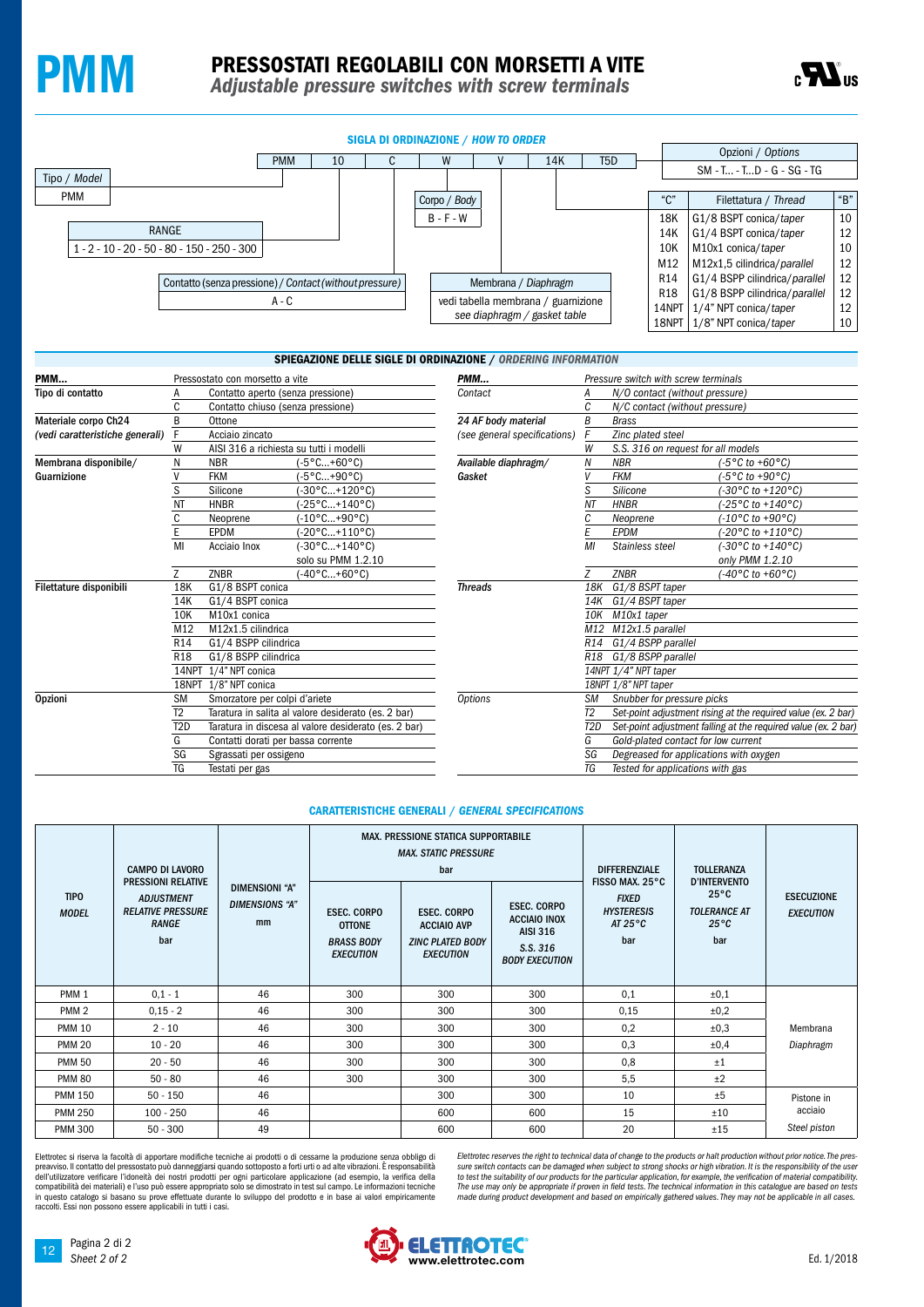### DATI TECNICI GENERALI *GENERAL TECHNICAL DATA*



### COPPIE DI SERRAGGIO CONSIGLIATE / *RECOMMENDED TIGHTENING TORQUES*

|                                 | <b>Ottone / Brass</b>                                                                    |                                 | Acciaio zincato /<br><b>Zinc plated carbon steel</b> | AISI 316 / S.S. 316                                                                      |     |  |  |  |
|---------------------------------|------------------------------------------------------------------------------------------|---------------------------------|------------------------------------------------------|------------------------------------------------------------------------------------------|-----|--|--|--|
| <b>Filetto</b><br><b>Thread</b> | Coppia di serraggio <sup>*</sup><br><b>Recommended</b><br>tightening torque<br><b>Nm</b> | <b>Filetto</b><br><b>Thread</b> | <b>Filetto</b><br><b>Thread</b>                      | Coppia di serraggio <sup>*</sup><br><b>Recommended</b><br>tightening torque<br><b>Nm</b> |     |  |  |  |
| <b>R18</b>                      | 17                                                                                       | R <sub>18</sub>                 | 22                                                   | R <sub>18</sub>                                                                          | 24  |  |  |  |
| 18K                             | 17                                                                                       | 18K                             | 22                                                   | 18K                                                                                      | 24  |  |  |  |
| 18NPT                           | 17                                                                                       | 18NPT                           | 22                                                   | 18NPT                                                                                    | 24  |  |  |  |
| 5/8UNF                          | 42                                                                                       | 5/8UNF                          | 55                                                   | 5/8UNF                                                                                   | 80  |  |  |  |
| R <sub>12</sub>                 | 42                                                                                       | R <sub>12</sub>                 | 55                                                   | R <sub>12</sub>                                                                          | 80  |  |  |  |
| R <sub>14</sub>                 | 70                                                                                       | R <sub>14</sub>                 | 90                                                   | R <sub>14</sub>                                                                          | 100 |  |  |  |
| 14K                             | 70                                                                                       | 14K                             | 90                                                   | 14K                                                                                      | 100 |  |  |  |
| 14NPT                           | 70                                                                                       | 14NPT                           | 90                                                   | 14NPT                                                                                    | 100 |  |  |  |
| M10                             | 24                                                                                       | M10                             | 32                                                   | M <sub>10</sub>                                                                          | 47  |  |  |  |
| 10K                             | 24                                                                                       | 10K                             | 32                                                   | 10K                                                                                      | 47  |  |  |  |
| 34K                             | 70                                                                                       | 34K                             | 100                                                  | 34K                                                                                      | 100 |  |  |  |

#### Normativa DIN-EN-60947-5-1 *Standard DIN-EN-60947-5-1* Simbolo IEC 60617 *Symbol IEC 60617* NA NA normalmente aperto *NO normally open SPST (single pole, single throw)* X NC NC normalmente chiuso  $M<sup>C</sup>$ *normally closed SPST (single pole, single throw)* Y SC SC contatti in scambio *CO change over (snap action) SPDT (single pole, double throw)* C

TIPOLOGIA DI CONTATTI ELETTRICI UTILIZZATI / *ELECTRICAL CONTACTS APPLIED*

\*Una scorretta coppia di serraggio può influenzare la durata meccanica del pressostato. La normativa di riferimento si è espressa in svariate modalità. Elettrotec è conforme alla EN 1090-2 che limita la sollecitazione tollerata dal materiale ad una percentuale della sollecitazione di snervamento. Variando tipologia di materiale utilizzato per realizzare il corpo del pressostato, varierà anche la coppia di serraggio, la quale dipenderà inoltre da variazioni di sezione, tenute, cuspidi, ed ai fattori che determinano il coefficiente di intaglio.

*\*Improper torque may affect the mechanical life of the switch. The relevant legislation has been expressed in various ways. Elettrotec is compliant with EN 1090-2 which limits the stress tolerated by the material to a percentage of the yield point. By varying the type of material used to make the switch body, will also vary the tightening torque, which will also depend on variations of section, seals, cusps, and the factors that determine the carving coefficient.*